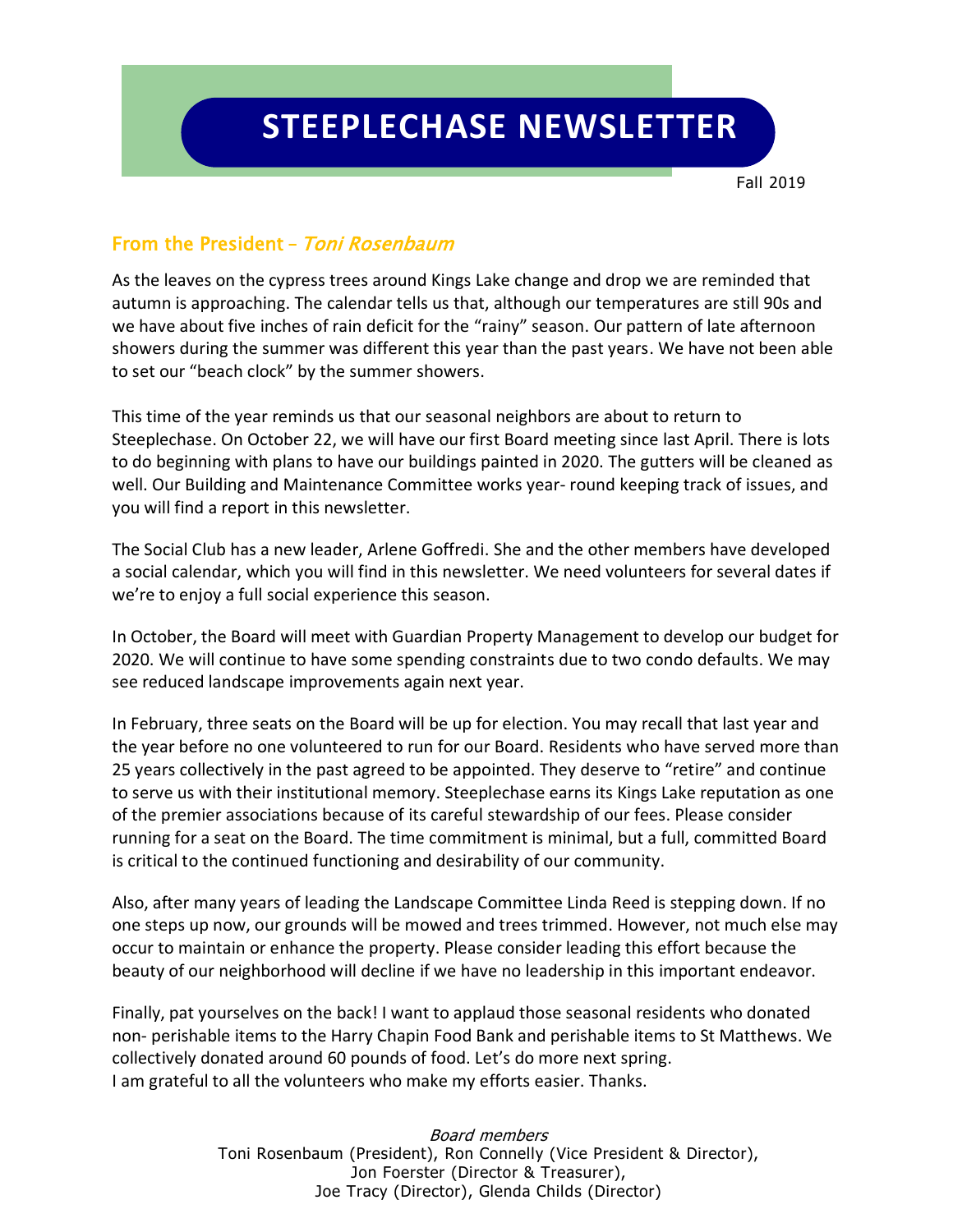# From the Treasurer **–** Jon Foerster

Welcome back everyone! I hope everyone has had a pleasant summer and is excited for another wonderful winter here in Naples.

We are on the cusp of some big projects next year, and I know that always makes some people nervous about special assessments. By Florida condo statute we are obliged to maintain a reserve account for paving, pool, and painting. As a Board, we have been diligent in socking away money for these big expenditures. I think we are in good shape for our major painting job in 2020, even if it comes in at a higher cost than expected. We have put this out to bid and expect to discuss at the October Board meeting.

For the year (through August, which is the most recent financial statement I have from Guardian), we are running a bit over budget. However, \$7,500 of that deficit is on paper as it is the write off of bad debt we could not collect from a previous Steeplechase resident who defaulted. Luckily, we are back to having all our units in good standing.

Our biggest issues from a financial sense remain our aging infrastructure, particularly our irrigation system, which needs constant repairs. Our building and property maintenance budget for the year has been stretched. Our community is approaching 30 years old. Some items are going to need attention. We will need to address these as a community going forward and begin deciding what our priorities should be in the coming years.

## Board meetings

Meetings for the remainder of 2019 are posted on the bulletin board and the website. Everyone is encouraged to attend the meetings. The upcoming meetings are:

October 22 November 26 – both a regular meeting and the budget adoption meeting December 17

## New Residents

Welcome to new residents Mary Shaughnessy and Bill Wickham who recently moved into H101. We hope we did not miss anyone!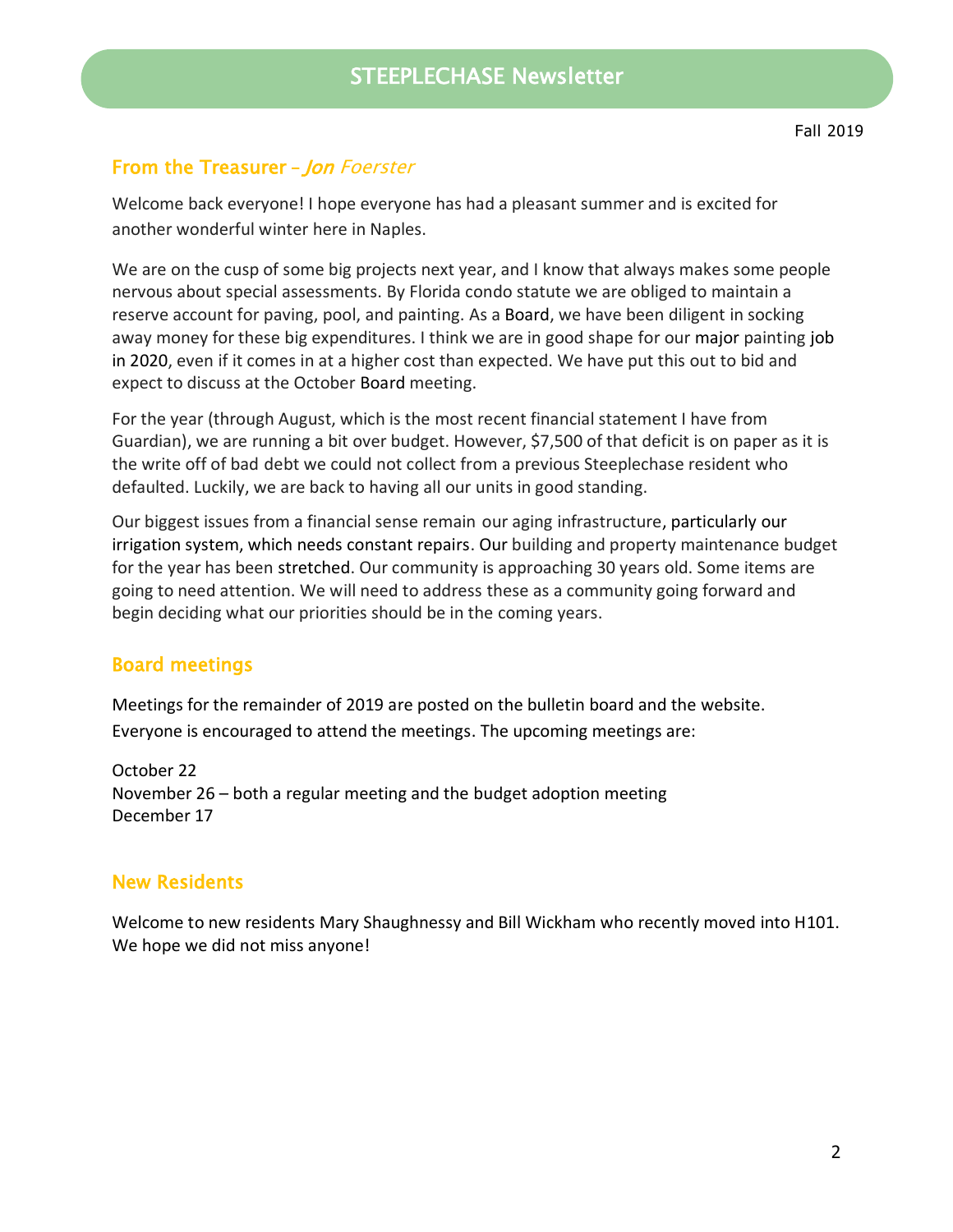# STEEPLECHASE Newsletter

## **Reminders**

Many recurring questions and issues are covered by documents on our website at Steeplechasenaples.com. For instance:

There are forms on the Steeplechase website for condo renovations (Request to Modify Property), guests (Occupancy When Owner Not Present), Emergency Contact, Insurance, and more.

A complete set of the Steeplechase Declarations and Rules are on the Website. A listing of resident telephone and email for those that have chosen to share them. This list is password protected. If you don't know the password, ask a Board member, please.

**GUESTS:** Anytime you are in residence, guests are permitted without restriction. Guests are permitted twice yearly when you are NOT in residence. See our Declarations on the Steeplechase website, section 12.2, for information.

**KEYS**: We are all obligated to give a key to our unit, or the access code if we have one, to Guardian. It is recommended by your Board that you give the same to the Board President. This is a safety issue. We are all connected by virtue of living in a condominium, so if something goes wrong in your neighbor's unit which results in yours being damaged while they are away, the only way to help you is to access your unit via the "safety key" and visa versa. For instance, if there is a leak from above and your upstairs neighbor is away, an emergency key is the only way access can be gained to stop the leak and protect your property.

**BEING AWAY**: Speaking of being away -- if you are going to be away from your unit for more than 48 hours, you need to shut off your exterior water main, and lock it. Again, this is a safety measure as a leak in one unit will almost certainly damage a neighboring unit. If your unit does not have a padlock, ask the Building and Maintenance Committee.

**TRASH**: The dumpster is not intended for large items -- only bagged garbage. Waste Management will pick up bulk items like sofas from Steeplechase. But the pick-up has to be authorized by Guardian Management 48 hours prior to the proposed pick up. There is a fee for this service. Call our condo manager, Steve Beane, at Guardian at 239-514-7432.

**SECURITY CAMERAS:** Florida law allows security cameras as long as they are conspicuously placed or visitors have written warning of their existence. It does not allow cameras where they are aimed at an area where people may expect privacy in a state of undress. This would probably include the pool area. Therefore, it is recommended that if you install a security camera, OR A DOORBELL CAMERA, you review statute 810.145 (Video Voyeurism).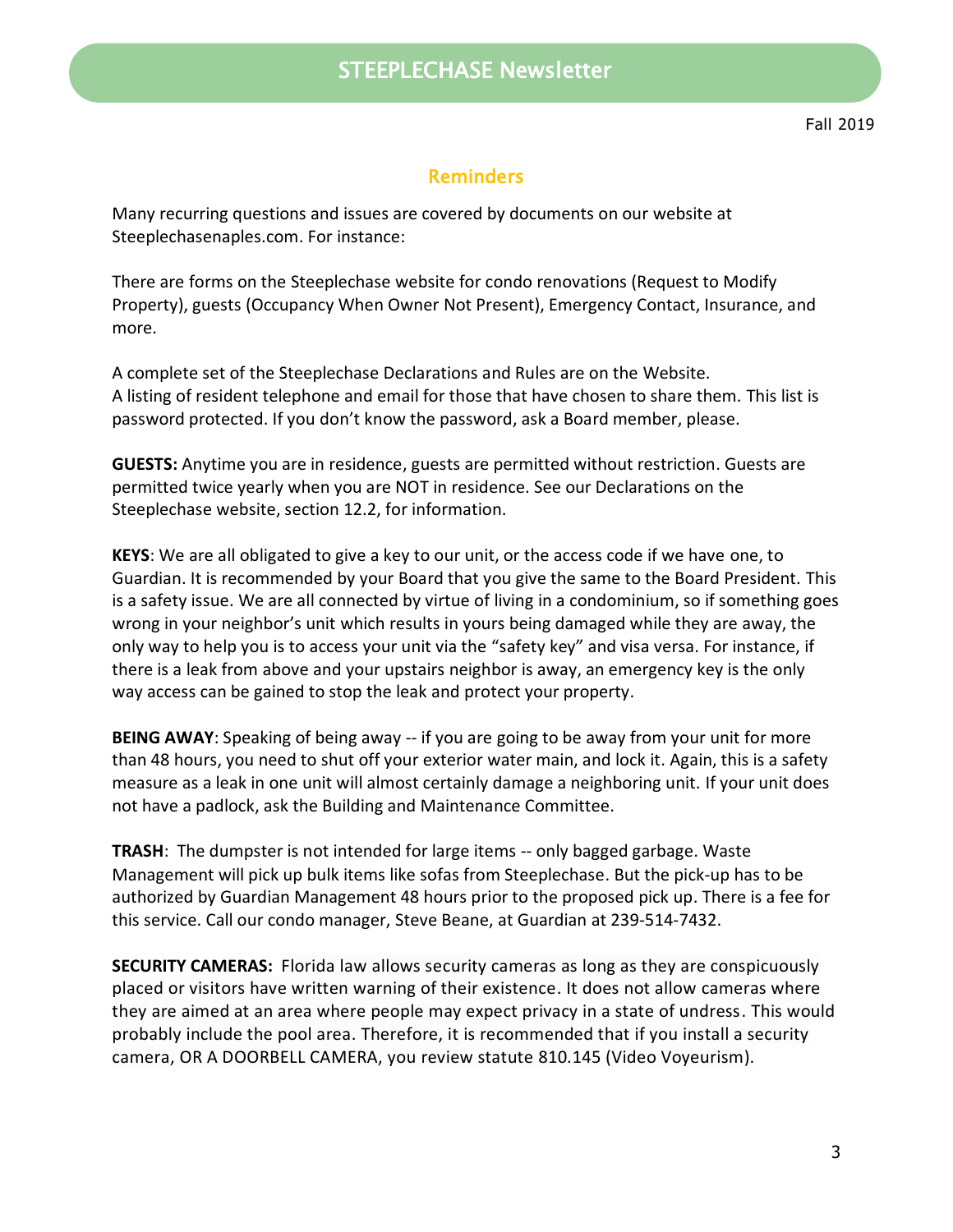## Building and Maintenance Committee

*Reported by Len Hook, CoChair*

*Committee members: Co-chair Rick Elnes, Galen Ausloos, Glenn Ruoff, George Sworin*

Under the Board's direction, focus was on categories: Safety, asset preservation and cleanliness.

#### **Safety**

In the  $4<sup>th</sup>$  quarter, walkways and driveways on the property will be surveyed for possible tripping hazards, and those areas ground to acceptable standards or the concrete replaced. Note: It is strongly recommended that all owners periodically review *Maintenance of High Risk Components*, under Forms, on the Steeplechase Website. There have been occurrences of smoke detectors and water heaters over 10 years old that should have been replaced.

#### **Asset Preservation**

A major flashing issue on many upper windows (36) above the garage was discovered and investigated for correction. Where deterioration was detected, flashings were repaired by B&B Building Services. Metal ledge cornerbead was cut out, combinations of new casings, polyurethane caulk, and modified elastomeric sealer bead were installed, to prevent water leakage into wooded structure.

Stucco was seen bubbling at B201 kitchen bay window. Steve Glazier, a Certified General Contractor who focuses on concrete restoration, spalling, stucco repairs, completed the work that was needed. Thanks to Guardian for handling this.

Based on reserve planning & budget, Steeplechase buildings are due for repainting every 7<sup>th</sup> year, which is 2020. Specifications and Scope of Work have been developed that describe the work to be performed. Our intent is to send this out to contactors for bids during the fourth quarter with work to start in January.

A Steeplechase Maintenance and Systems Manual was completed and distributed. It covers the most important areas of operation and repairs on Steeplechase property. It is a knowledge and fact-based document.

#### **Cleanliness**

Rust builds up over time from irrigation system overspray, which is heavy in iron. This needs to be cleaned annually to keep property in pristine condition.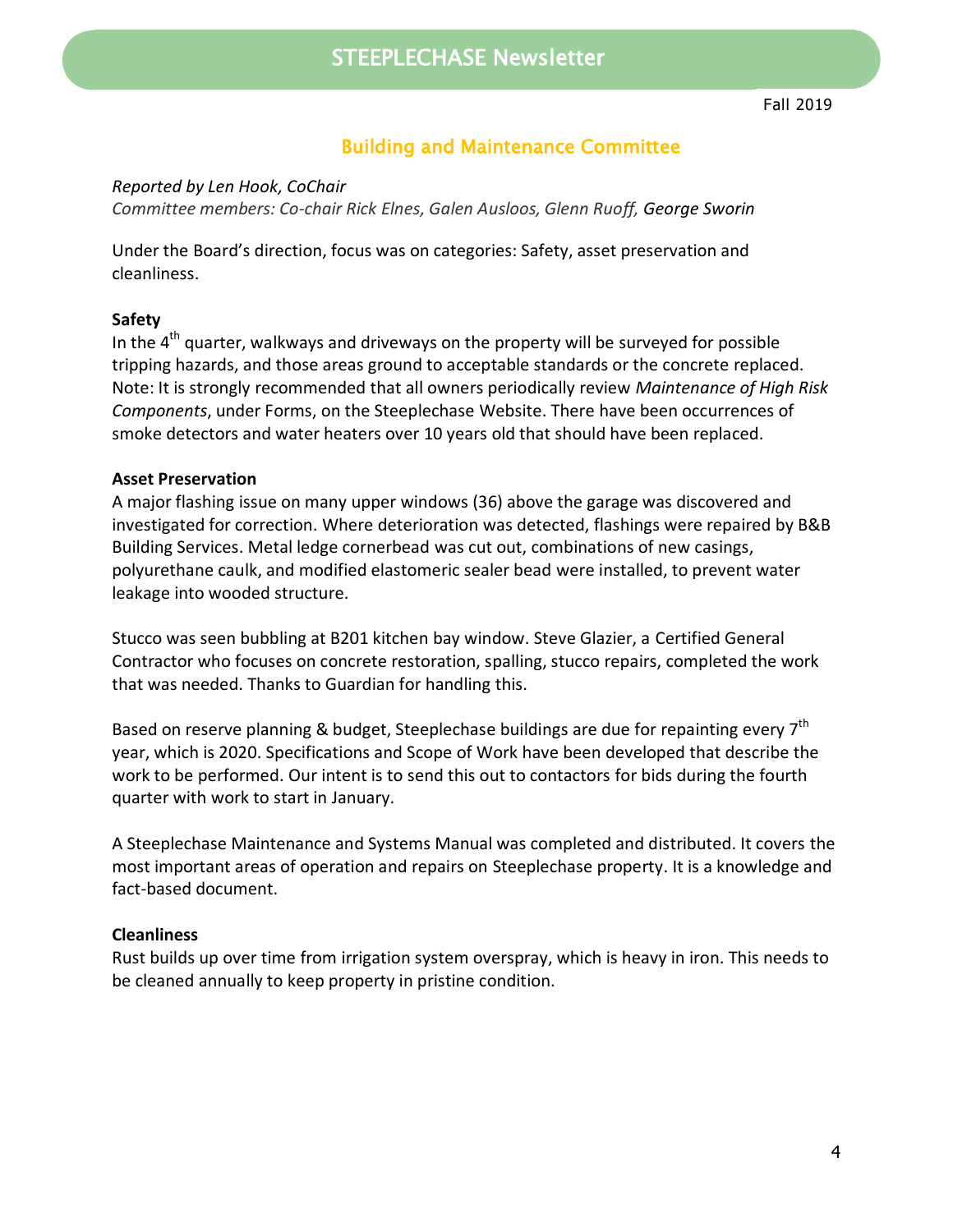# STEEPLECHASE Newsletter STEEPLECHASE Newsletter

## Landscape News

*Reported by Linda Reed, Chair Committee members: Bo Duplinsky, Len Hook, Smitty Howarth, Carol Vietch*

Not much landscaping was done over the summer. Two trees damaged by lightning were removed lake side and some clean up work was done. We all take pride in the appearance of our development so please contact Linda if you have any issues you think should be addressed.

## Pool Happenings

*Reported by Ralph Childs, Co-Chair Pool Committee: Pat Hueter, Arlene Goffredi, John Rosenbaum (Co-Chair), Carole Veitch* 

The only notable activity at the pool is that In September ER Pools replaced the feeder pump that feeds the chemicals into the pool.

John Rosenbaum volunteered to CoChair the Committee during the summer.

## **Emergency Committee**

*Submitted by Linda Reed, Chair* (402.890.5010) *Committee members: Arlene Goffredi (239.537.5895), Galen Ausloos (239.348.2587)*

#### **An example of an emergency is a hurricane warning, including an evacuation advisory or mandate from Collier County officials.**

Committee members are volunteers to help in an emergency and are not obligated to stay here during an emergency.

During an emergency keep in mind that communication is often difficult, as power and cell phone service is often interrupted. The Association will get a blast email out regarding the status of the development as soon as possible.

Please keep in mind that neither the Board, nor any individual, is responsible for your unit. Nor can they ensure that things go as you would like during an emergency. Everyone helping is doing so as a volunteer.

It is essential to coordinate with your condo watcher when storms are forecast. If you are in-residence when a storm or other emergency is forecast, please inform one of the Committee members at the numbers above if you plan to leave or stay in anticipation of the emergency. Make sure your Emergency Contact form is filed with the Board and up to date.